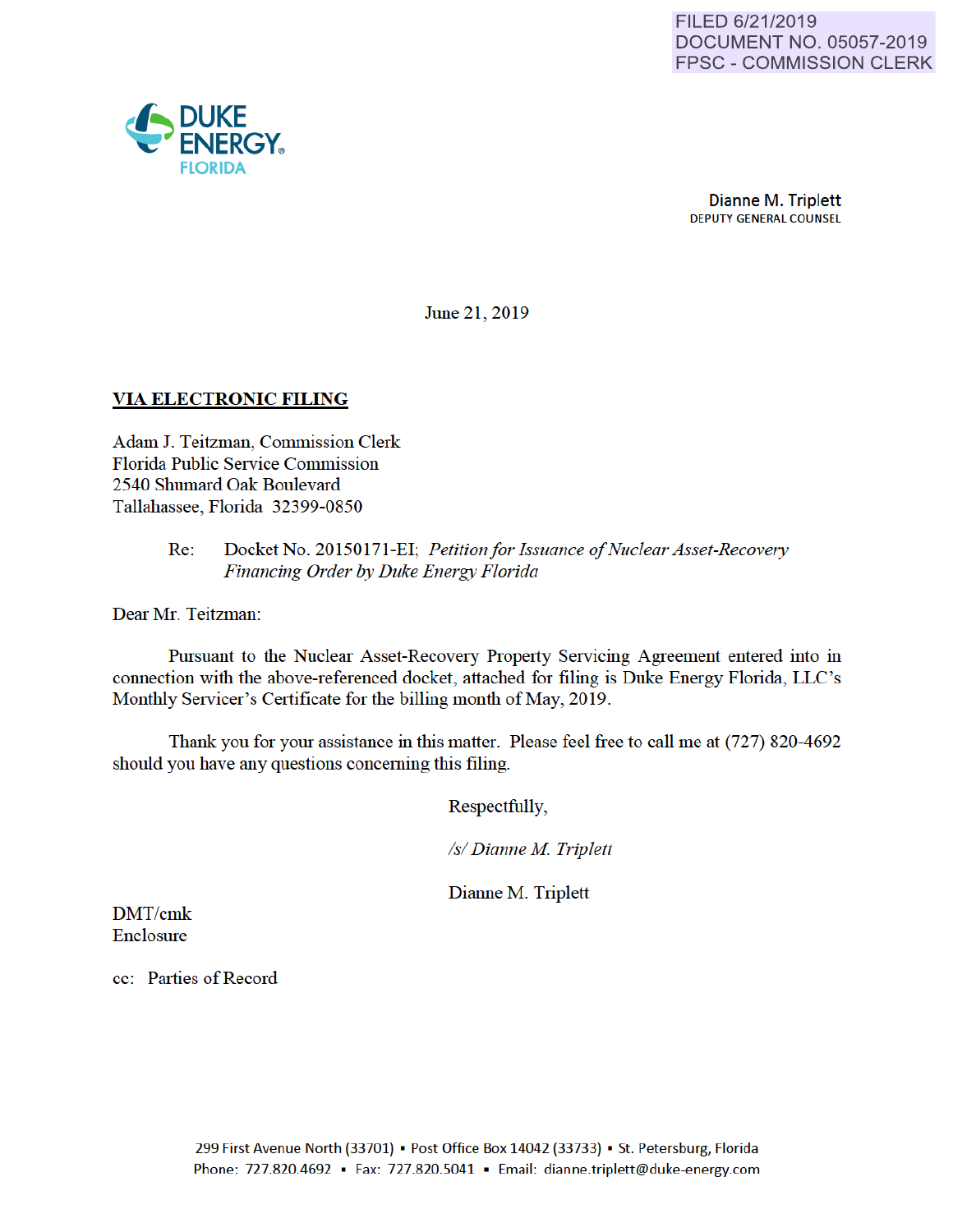# **CERTIFICATE OF SERVICE**

I HEREBY CERTIFY that a true and correct copy of the foregoing has been furnished via electronic mail to the following this  $21<sup>st</sup>$  day of June, 2019.

|                                                     | /s/ Dianne M. Triplett            |
|-----------------------------------------------------|-----------------------------------|
|                                                     | Attorney                          |
|                                                     |                                   |
| Theresa Tan                                         | C. Rehwinkel / J. Kelly           |
| Office of the General Counsel                       | Office of Public Counsel          |
| Florida Public Service Commission                   | c/o The Florida Legislature       |
| 2540 Shumard Oak Blyd.                              | 111 West Madison Street, Room 812 |
| Tallahassee, FL 32399-0850                          | Tallahassee, FL 32399-1400        |
| <u>ltan@psc.state.fl.us</u>                         | kelly.jr@leg.state.fl.us          |
|                                                     | rehwinkel.charles@leg.state.fl.us |
| Jon C. Moyle, Jr. / Karen A. Putnal                 |                                   |
| 118 North Gadsden Street                            | James W. Brew                     |
| Tallahassee, FL 32301                               | 1025 Thomas Jefferson Street, NW  |
| jmoyle@moylelaw.com                                 | Eighth Floor, West Tower          |
| kputnal@moylelaw.com                                | Washington, DC 20007-5201         |
|                                                     | jbrew@smxblaw.com                 |
| Robert Scheffel Wright / John T. LaVia, III         |                                   |
| 1300 Thomaswood Drive                               |                                   |
| Tallahassee, FL 32308                               |                                   |
| $\frac{\text{schef}\omega_{\text{gbwlegal.com}}{2}$ |                                   |
| jlavia@gbwlegal.com                                 |                                   |
|                                                     |                                   |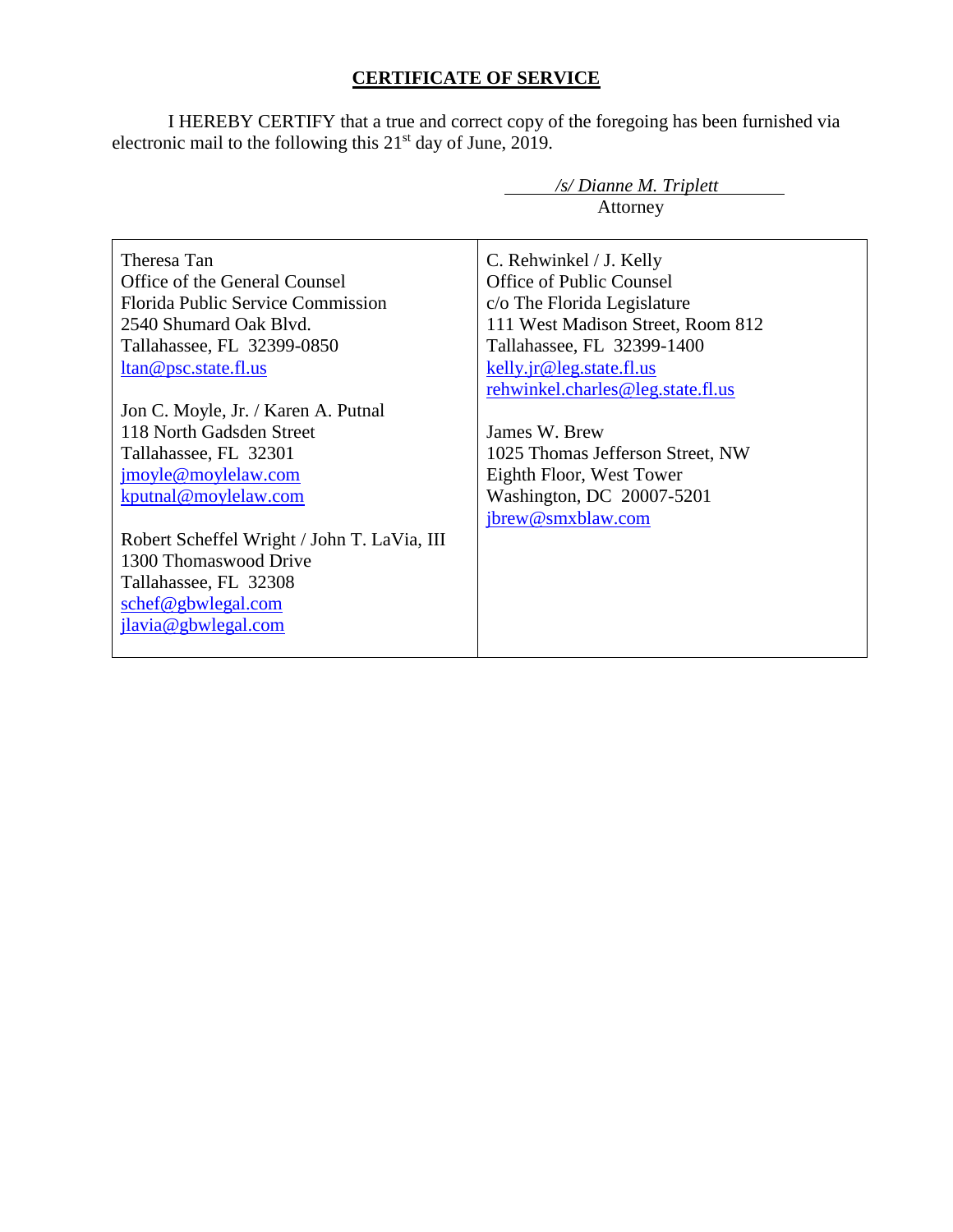#### MONTHLY SERVICER'S CERTIFICATE

### DUKE ENERGY FLORIDA PROJECT FINANCE, LLC

## \$1,294,290,000 Series A Senior Secured Nuclear Asset-Recovery Bonds

Pursuant to SECTION 3.01(b) of the Nuclear Asset-Recovery Property Servicing Agreement dated as of June 22, 2016 by and between Duke Energy Florida, Inc., as Servicer, and Duke Energy Florida Project Finance, LLC, as Issuer (the "Servicing Agreement"), the Servicer does hereby certify as follows:

Capitalized terms used but not defined in this Monthly Servicer's Certificate have their respective meanings as set forth in the Servicing Agreement. References herein to certain sections and subsections are references to the respective sections or subsections of the Servicing Agreement

Current BILLING MONTH: May 2019

#### Current BILLING MONTH: 5/1/2019 - 5/30/2019

| Standard Billing for prior BILLING MONTH: April 2019           |                         |       |  |
|----------------------------------------------------------------|-------------------------|-------|--|
| <b>Residential Total Billed</b>                                | \$<br>192,726,896       |       |  |
| Residential NUCLEAR ASSET-RECOVERY CHARGE ("NARC") Billed      | 3,322,000               | 1.72% |  |
| General Service Non-Demand Total Billed                        | 22,965,940              |       |  |
| General Service Non-Demand NARC Billed                         | 386,884                 | 1.68% |  |
| General Service Billed                                         | 1,581,498               |       |  |
| General Service NARC Billed                                    | 24,156                  | 1.53% |  |
| General Service Demand Total Billed                            | 109,326,281             |       |  |
| General Service Demand NARC Billed                             | 2,019,742               | 1.85% |  |
| Curtailable Total Billed                                       | 763,843                 |       |  |
| Curtailable NARC Billed                                        | 12,654                  | 1.66% |  |
| Interruptible Total Billed                                     | 10,638,589              |       |  |
| Interruptible NARC Billed                                      | 264,489                 | 2.49% |  |
| <b>Lighting Total Billed</b>                                   | 2,255,711               |       |  |
| Lighting NARC Billed                                           | 8,171                   | 0.36% |  |
| YTD Net Write-offs as a % of Total Billed Revenue (see Note 1) |                         |       |  |
| Non-Residential Class Customer Write-offs                      |                         |       |  |
| Residential Class Customer Write-offs                          |                         |       |  |
| <b>Total Write-offs</b>                                        | 0.19%                   |       |  |
| <b>Aggregate NARC Collections (see Note 2)</b>                 |                         |       |  |
| <b>Total NARC Remitted for Current BILLING MONTH</b>           |                         |       |  |
| <b>Residential NARC Collected</b>                              | \$<br>3,219,529         |       |  |
| General Service Non-Demand NARC Collected                      | 375,085                 |       |  |
| General Service NARC Collected                                 | 23,406                  |       |  |
| General Service Demand NARC Collected                          | 1,957,347               |       |  |
| <b>Curtailable NARC Collected</b>                              |                         |       |  |
| Interruptible NARC Collected                                   | 11,705                  |       |  |
| <b>Lighting NARC Collected</b>                                 | 256,298                 |       |  |
| <b>Sub-Total of NARC Collected</b>                             | 8,192<br>ŝ<br>5,851,562 |       |  |
| <b>Total Current NARC Collected and Remitted</b>               | Ś<br>5,851,562          |       |  |
|                                                                |                         |       |  |